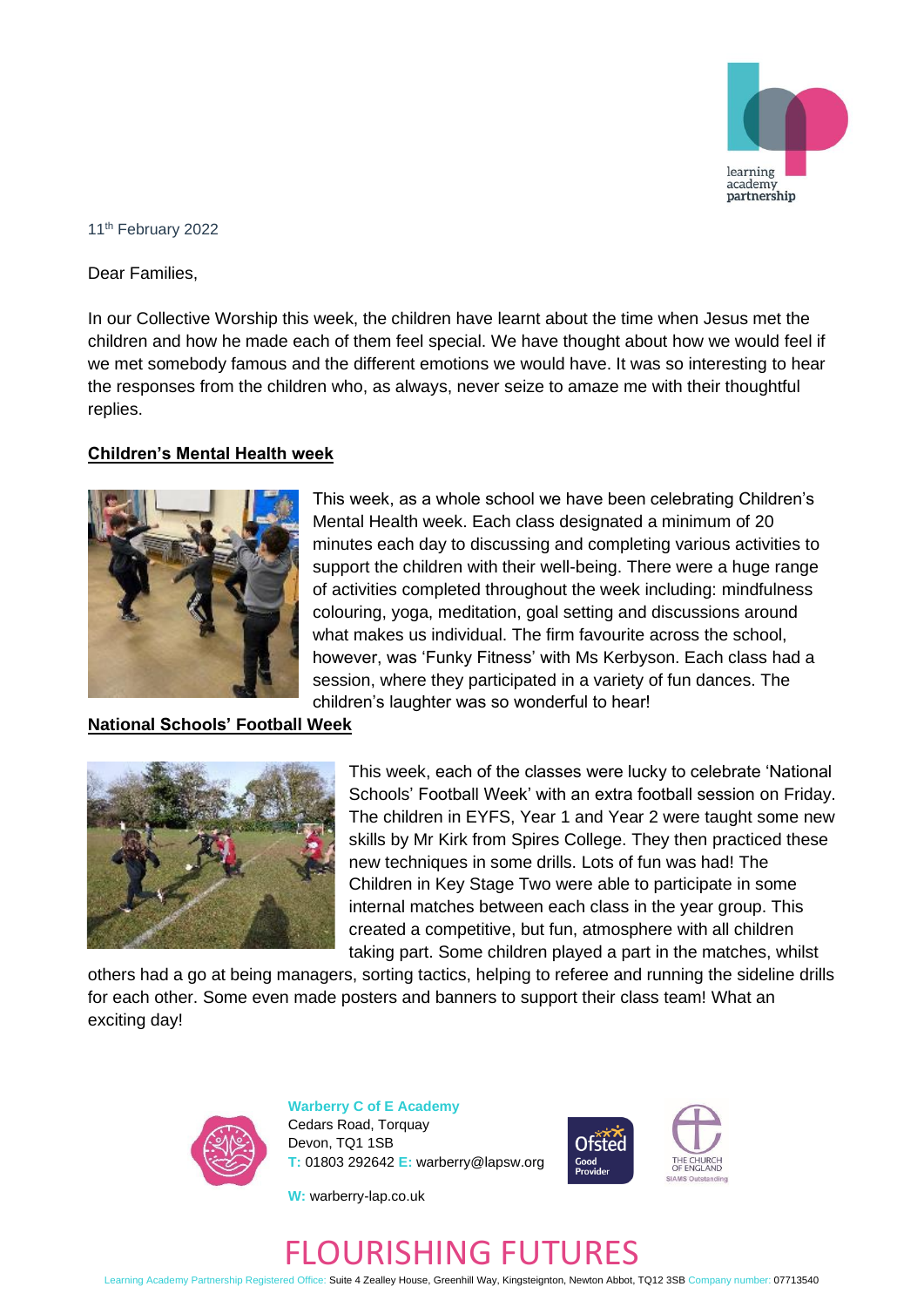

## **Writing Development Day**

This week, I had the pleasure of dropping into writing lessons throughout the school with Miss Watson, our Trust Literacy Lead. It was fantastic to see our youngest children using their Fred Fingers to support their sentence writing. Our older children were all incredibly busy writing persuasive letters and articles. In Year 5, the children were busy considering how to use modal verbs to make their letters more persuasive and then looking at which verb would have the most impact. I always enjoy dropping in to see the children during their lessons and they are always so keen to share their learning.

## **Nursery/EYFS (under 5's) Extended Provision**

Our nursery is open throughout the holidays except Christmas. Please follow this link to book a session for February half term: <https://forms.office.com/r/QiPckMp2td>

Reception children under the age of 5 are also able to attend the above provision due to the limited age range with Premier Education, please follow this link:<https://forms.office.com/r/fTYAVVKj2D>

## **Premier Education Multi-Skills Holiday Club**



The club not only offers full weeks but individual days, please follow the links below. You can also use this code: Burfield10 for a 10% discount. This link is for the standard day 9-4pm [Multi-Activity Holiday Camp –](https://www.premier-education.com/parents/venue/courses/11137-744155/?back=1&radius=10&location=warberry&search=camps) Premier Education (premier[education.com\)](https://www.premier-education.com/parents/venue/courses/11137-744155/?back=1&radius=10&location=warberry&search=camps) This is the link for the Extended day 8-6pm [Multi-Activity Holiday Camp –](https://www.premier-education.com/parents/venue/courses/11137-744159/?back=1&radius=10&location=warberry&search=camps) Premier Education

Have a fabulous weekend!

[\(premier-education.com\)](https://www.premier-education.com/parents/venue/courses/11137-744159/?back=1&radius=10&location=warberry&search=camps)

Best wishes,

E. South

Mrs K Southard